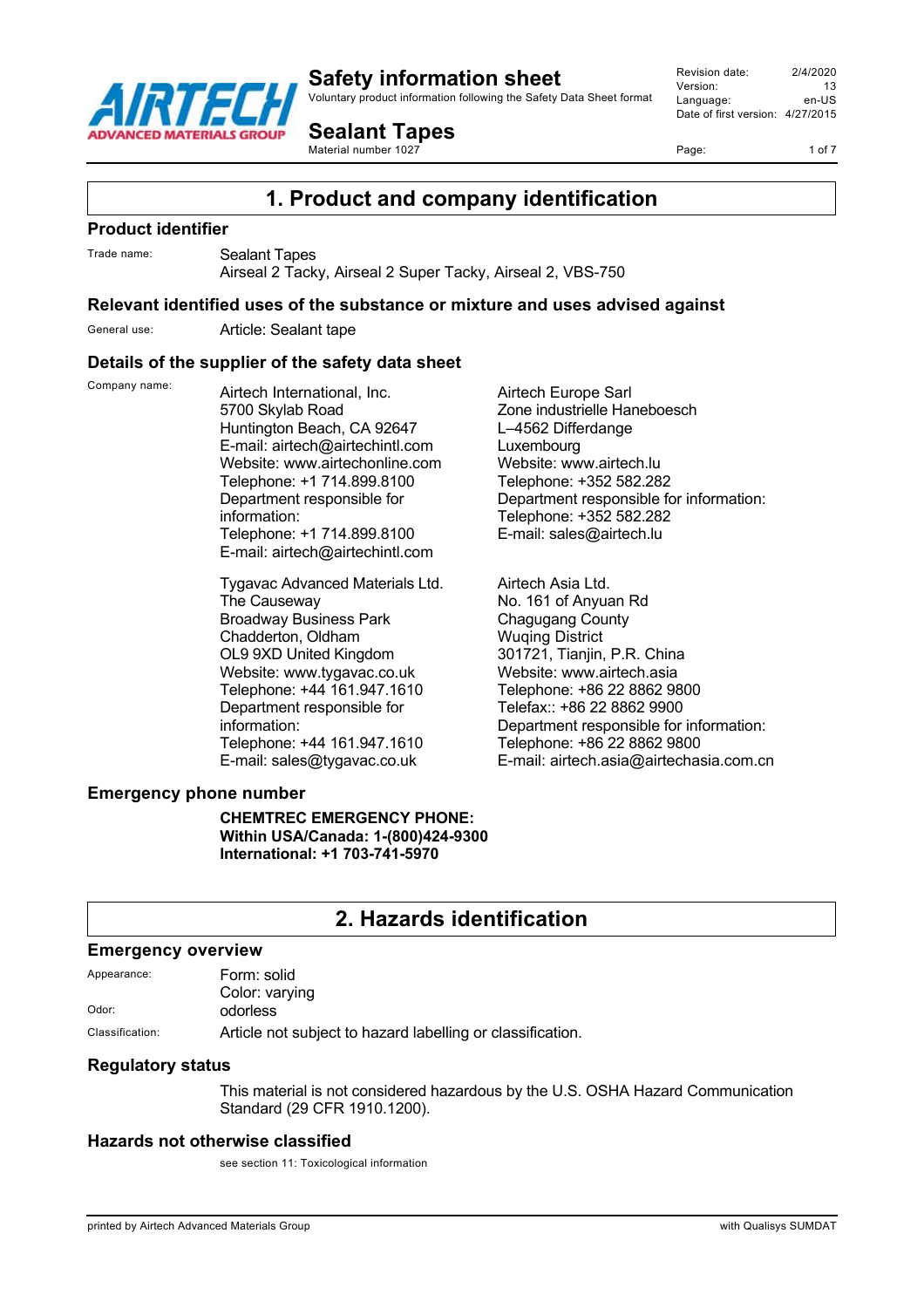

Voluntary product information following the Safety Data Sheet format

Revision date: 2/4/2020 Version: 13<br>
Language: en-US Language: Date of first version: 4/27/2015

**Sealant Tapes** Material number 1027

Page: 2 of 7

# **3. Composition / Information on ingredients**

Chemical characterization:

Article: Sealant tape

| 4. First aid measures   |                                                                                                                                                                                                                                 |
|-------------------------|---------------------------------------------------------------------------------------------------------------------------------------------------------------------------------------------------------------------------------|
| In case of inhalation:  | Under normal conditions of use: Not a probable route of exposure.<br>In case of troubles: Move victim to fresh air. Consult physician.                                                                                          |
| Following skin contact: | Thoroughly wash skin with soap and water. In case of skin irritation, consult a physician.                                                                                                                                      |
| After eye contact:      | In the event of irritation from processing vapors: Immediately flush eyes with plenty of<br>flowing water for 10 to 15 minutes holding eyelids apart. In case of troubles or persistent<br>symptoms, consult an opthalmologist. |
| After swallowing:       | Not a probable route of exposure.<br>In case of troubles: Rinse mouth. Consult physician.                                                                                                                                       |

#### **Most important symptoms/effects, acute and delayed**

In case of inhalation: Overheating released mist or vapors can irritate the respiratory tracts. Other symptoms: Cough, respiratory complaints, dizziness, nausea, vomiting.

#### **Information to physician**

Treat symptomatically.

| 5. Fire fighting measures                                                   |                                                                                                                                                                                                                                                    |
|-----------------------------------------------------------------------------|----------------------------------------------------------------------------------------------------------------------------------------------------------------------------------------------------------------------------------------------------|
| Flash point/flash point range:                                              |                                                                                                                                                                                                                                                    |
|                                                                             | > 572 °F                                                                                                                                                                                                                                           |
| Auto-ignition temperature:                                                  |                                                                                                                                                                                                                                                    |
|                                                                             | No data available                                                                                                                                                                                                                                  |
| Suitable extinguishing media:                                               |                                                                                                                                                                                                                                                    |
|                                                                             | Water spray jet, dry chemical powder, foam, carbon dioxide                                                                                                                                                                                         |
| Extinguishing media which must not be used for safety reasons:              |                                                                                                                                                                                                                                                    |
|                                                                             | Full water jet.                                                                                                                                                                                                                                    |
| Specific hazards arising from the chemical                                  |                                                                                                                                                                                                                                                    |
|                                                                             | This material is combustible, but will not ignite readily. Toxic fumes may be emitted at<br>elevated temperatures.                                                                                                                                 |
|                                                                             | In case of fire may be liberated: carbon monoxide and carbon dioxide                                                                                                                                                                               |
|                                                                             | Protective equipment and precautions for firefighters:                                                                                                                                                                                             |
| Wear a self-contained breathing apparatus and chemical protective clothing. |                                                                                                                                                                                                                                                    |
| Additional information:                                                     | Seal off endangered area. Cool endangered containers with water spray and, if possible,<br>remove from danger zone. Use a water fog to control vapors. Do not breathe fumes. Do<br>not allow fire water to penetrate into surface or ground water. |
|                                                                             |                                                                                                                                                                                                                                                    |

|                            | 6. Accidental release measures                                                                                                                    |
|----------------------------|---------------------------------------------------------------------------------------------------------------------------------------------------|
| Personal precautions:      | Handle in accordance with good industrial hygiene and safety practice.                                                                            |
|                            | At processing: Wear appropriate protective equipment. Keep unprotected people away.<br>Ensure adequate ventilation, especially in confined areas. |
| Environmental precautions: |                                                                                                                                                   |
|                            | Do not allow to penetrate into soil, waterbodies or drains.                                                                                       |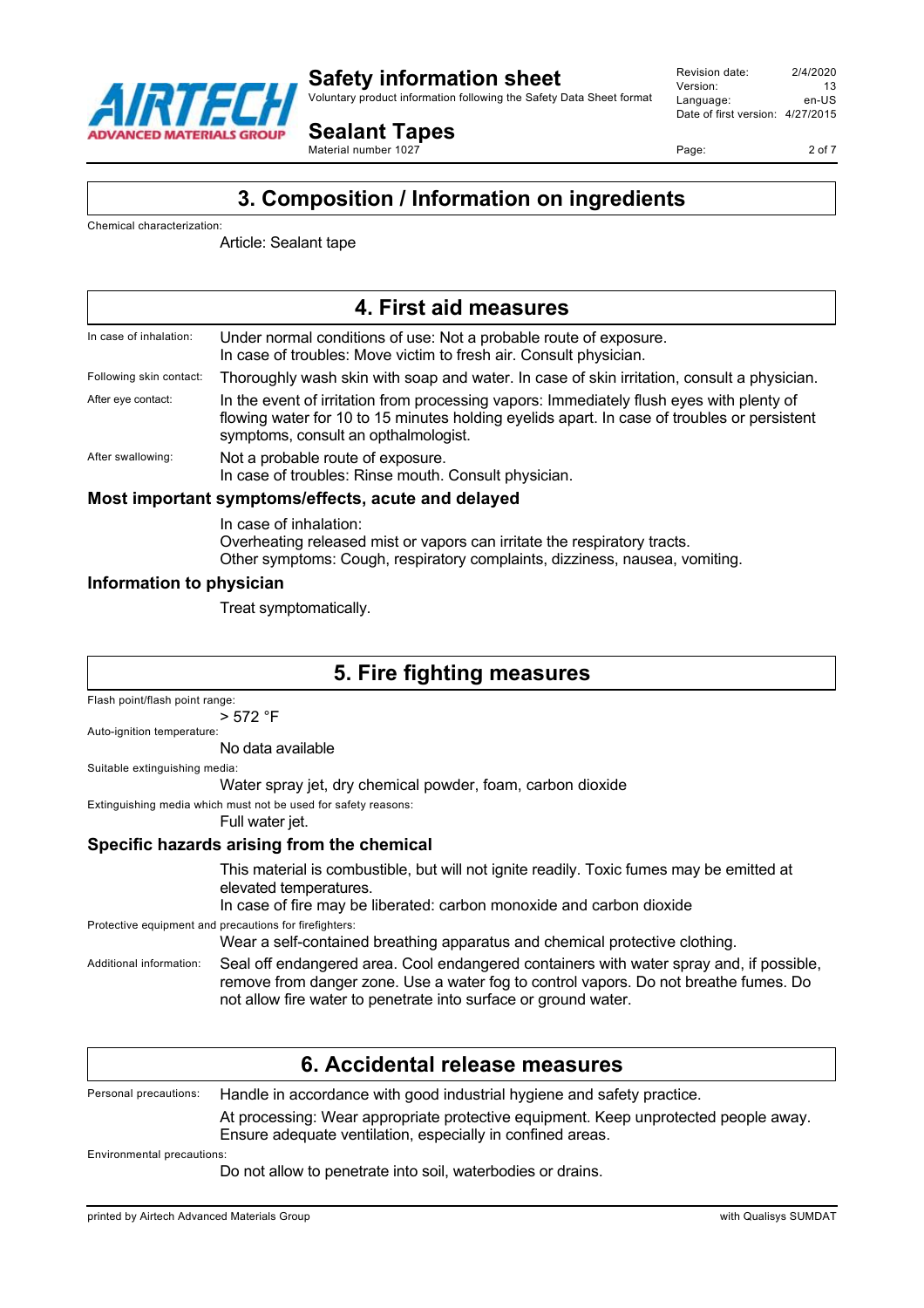

Voluntary product information following the Safety Data Sheet format

Revision date: 2/4/2020 Version: 13<br>Language: en-LIS Language: Date of first version: 4/27/2015

**Sealant Tapes** Material number 1027

Page: 3 of 7

Methods for clean-up: Take up mechanically, placing in appropriate containers for disposal. Dispose of waste according to applicable legislation.

# **7. Handling and storage**

#### **Handling**

Advices on safe handling: Handle in accordance with good industrial hygiene and safety practice.

At processing: Provide adequate ventilation, and local exhaust as needed. Avoid contact with skin and eyes. Wear appropriate protective equipment. Keep unprotected people away. When using do not eat, drink or smoke.

Precautions against fire and explosion:

Take standard precautions to prevent fire.

#### **Storage**

Requirements for storerooms and containers:

Keep in a cool place. Keep container dry. Protect from direct sunlight. Do not freeze. Store at room temperature.

Hints on joint storage: Keep away from food and drinks.

## **8. Exposure controls / personal protection**

#### **Engineering controls**

Provide good ventilation and/or an exhaust system in the work area. When vapors form (at processing): Use local exhaust. See also information in chapter 7, section storage.

#### **Personal protection equipment (PPE)**

| Eye/face protection:            | At processing (recommended): Safety glasses in accordance with OSHA 29 CFR:<br>1910.133 or ANSI Z87.1-2010.                                                                                                                                                                                                         |
|---------------------------------|---------------------------------------------------------------------------------------------------------------------------------------------------------------------------------------------------------------------------------------------------------------------------------------------------------------------|
| Skin protection:                | At processing (recommended): Wear suitable protective clothing.                                                                                                                                                                                                                                                     |
|                                 | Recommendation:<br>Protective gloves according to OSHA Standard - 29 CFR: 1910.138.<br>Glove material: nitrile rubber (0.11 mm)<br>Breakthrough time: 480 min.<br>Observe glove manufacturer's instructions concerning penetrability and breakthrough time.                                                         |
| Respiratory protection:         | Respiratory protection is not necessary if room is well ventilated.                                                                                                                                                                                                                                                 |
|                                 | At processing:<br>When vapors form, use respiratory protection. The filter class must be suitable for the<br>maximum contaminant concentration (gas/vapour/aerosol/particulates) that may arise<br>when handling the product. If the concentration is exceeded, self-contained breathing<br>apparatus must be used. |
| General hygiene considerations: |                                                                                                                                                                                                                                                                                                                     |
|                                 | Handle in accordance with good industrial hygiene and safety practice. Wash hands<br>before breaks and after work. When using do not eat, drink or smoke.                                                                                                                                                           |
|                                 | At processing:<br>Avoid contact with skin, eyes, and clothing. Do not breathe vapors.                                                                                                                                                                                                                               |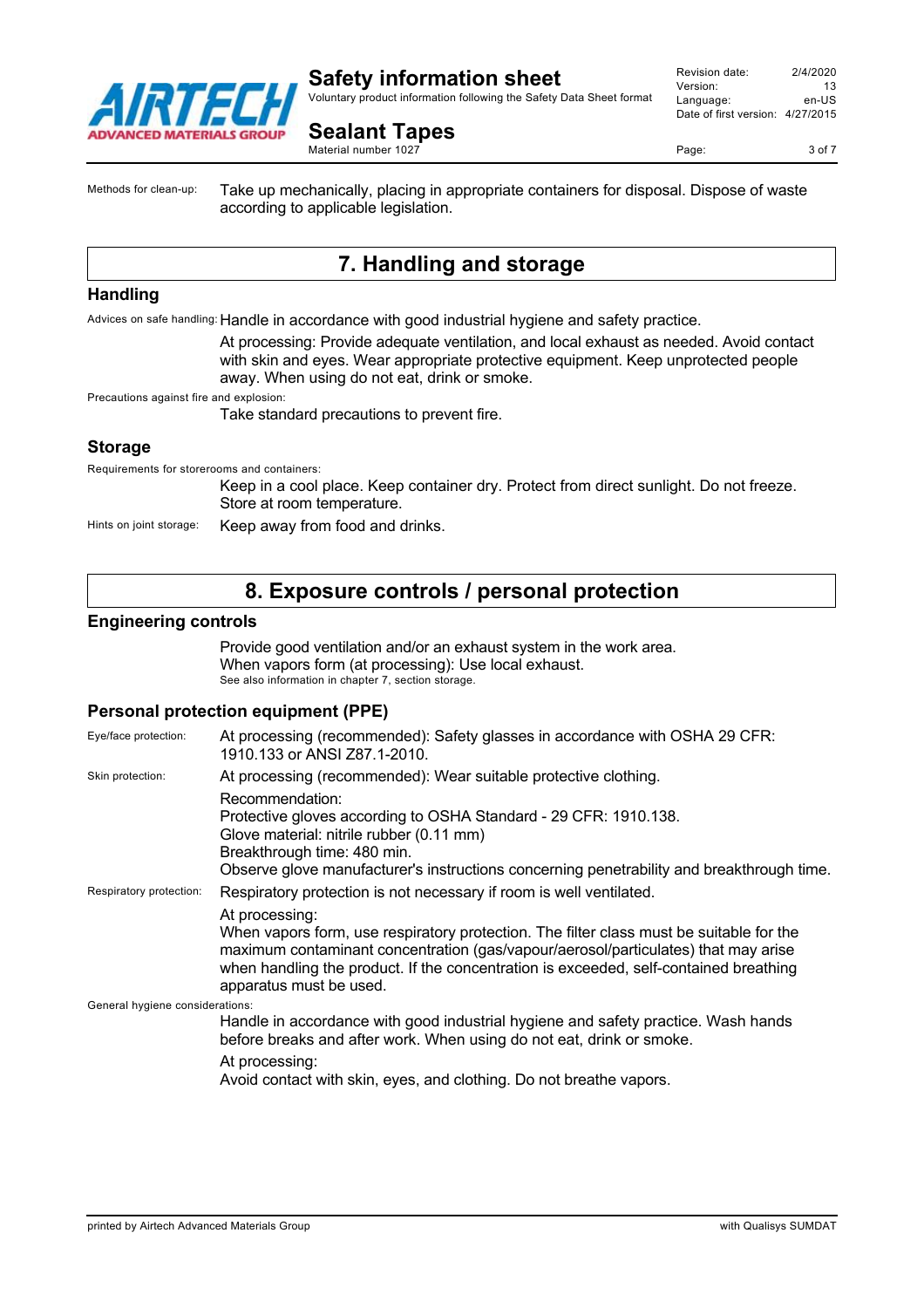

Voluntary product information following the Safety Data Sheet format

**Sealant Tapes**

Material number 1027

Revision date: 2/4/2020 Version: 13<br>
Language: en-US Language: Date of first version: 4/27/2015

Page: 4 of 7

# **9. Physical and chemical properties**

### **Information on basic physical and chemical properties**

| Appearance:                              | Form: solid<br>Color: varying                              |
|------------------------------------------|------------------------------------------------------------|
| Odor:                                    | odorless                                                   |
| Odor threshold:                          | No data available                                          |
| pH value:                                | No data available                                          |
| Melting point/freezing point:            | No data available                                          |
| Initial boiling point and boiling range: | No data available                                          |
| Flash point/flash point range:           | > 572 °F                                                   |
| Evaporation rate:                        | No data available                                          |
| Flammability:                            | This material is combustible, but will not ignite readily. |
| <b>Explosion limits:</b>                 | No data available                                          |
| Vapor pressure:                          | No data available                                          |
| Vapor density:                           | No data available                                          |
| Density:                                 | 1.05 - 1.7 $g/cm3$                                         |
| Water solubility:                        | insoluble                                                  |
| Partition coefficient: n-octanol/water:  | No data available                                          |
| Auto-ignition temperature:               | No data available                                          |
| Thermal decomposition:                   | No data available                                          |
| Additional information:                  | No data available                                          |

# **10. Stability and reactivity**

| Reactivity:                              | Refer to section: Possibility of hazardous reactions.                                        |
|------------------------------------------|----------------------------------------------------------------------------------------------|
| Chemical stability:                      | Stable under recommended storage conditions.                                                 |
| Possibility of hazardous reactions:      | No dangerous reactions with proper and specified storage and handling                        |
| Conditions to avoid:                     | Keep away from heat. Protect from direct sunlight. Avoid the formation of aerosol/vapors.    |
| Incompatible materials:                  | No data available                                                                            |
| Hazardous decomposition products:        | In case of fire may be liberated: Toxic gases/vapours, carbon monoxide and carbon<br>dioxide |
| Thermal decomposition: No data available |                                                                                              |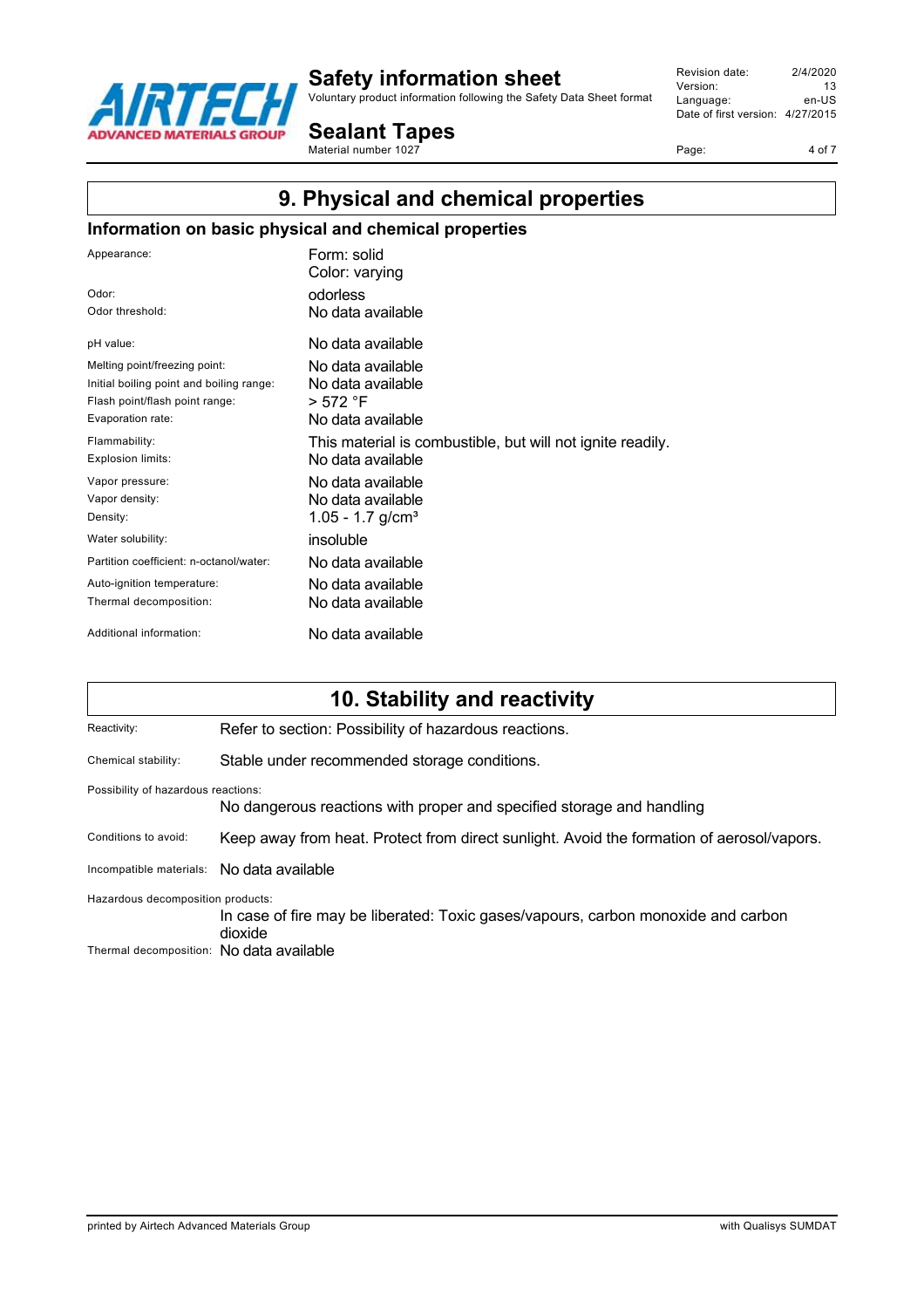

Voluntary product information following the Safety Data Sheet format

Revision date: 2/4/2020 Version: 13<br>
Language: en-LIS Language: Date of first version: 4/27/2015

Page: 5 of 7

**Sealant Tapes** Material number 1027

# **11. Toxicological information**

#### **Toxicological tests**

| Toxicological effects: | Acute toxicity (oral): Lack of data.                              |
|------------------------|-------------------------------------------------------------------|
|                        | Acute toxicity (dermal): Lack of data.                            |
|                        | Acute toxicity (inhalative): Lack of data.                        |
|                        | Skin corrosion/irritation: Lack of data.                          |
|                        | Serious eye damage/irritation: Lack of data.                      |
|                        | Sensitisation to the respiratory tract: Lack of data.             |
|                        | Skin sensitisation: Lack of data.                                 |
|                        | Germ cell mutagenicity/Genotoxicity: Lack of data.                |
|                        | Carcinogenicity: Lack of data.                                    |
|                        | Reproductive toxicity: Lack of data.                              |
|                        | Effects on or via lactation: Lack of data.                        |
|                        | Specific target organ toxicity (single exposure): Lack of data.   |
|                        | Specific target organ toxicity (repeated exposure): Lack of data. |
|                        | Aspiration hazard: Lack of data.                                  |
| Other information:     | Toxic fumes may be emitted at elevated temperatures.              |

#### **Symptoms**

In case of inhalation: Overheating released mist or vapors can irritate the respiratory tracts. Other symptoms: Cough, respiratory complaints, dizziness, nausea, vomiting.

# **12. Ecological information**

#### **Ecotoxicity**

Effects in sewage plants: The insoluble part can be precipitated mechanically in suitable sewage treatment plants.

Further details: No data available

#### **Mobility in soil**

No data available

#### **Persistence and degradability**

Further details: Product is not biodegradable.

#### **Additional ecological information**

General information: Do not allow to penetrate into soil, waterbodies or drains.

# **13. Disposal considerations**

#### **Product**

Recommendation: Dispose of waste according to applicable legislation.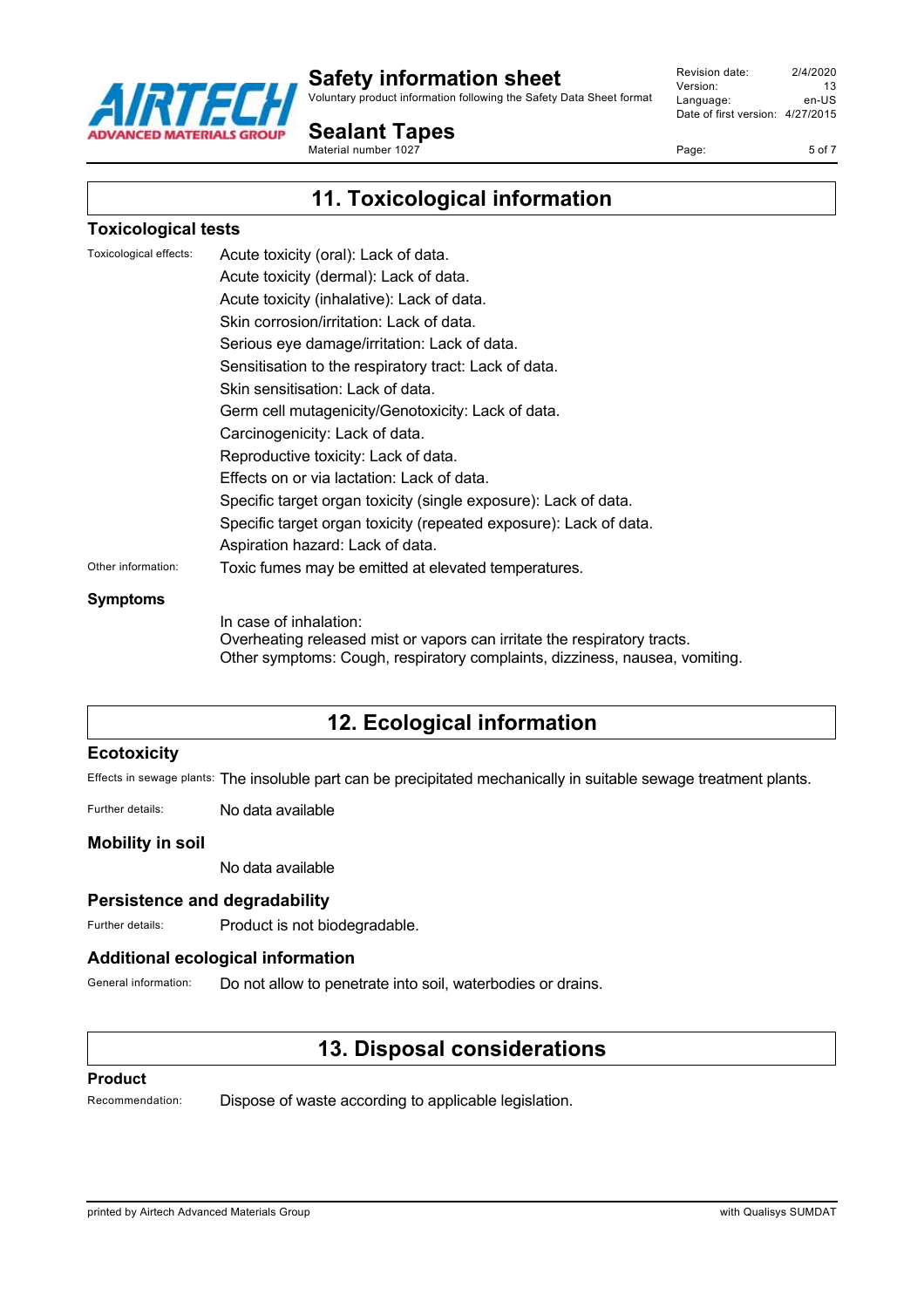

Voluntary product information following the Safety Data Sheet format

**Sealant Tapes** Material number 1027

Revision date: 2/4/2020 Version: 13<br>
Language: en-LIS Language: Date of first version: 4/27/2015

Page: 6 of 7

#### **Contaminated packaging**

Recommendation: Dispose of waste according to applicable legislation. Handle contaminated packages in the same way as the substance itself. Non-contaminated packages may be recycled. Do not remove label until container is thoroughly cleaned.

# **14. Transport information**

#### **USA: Department of Transportation (DOT)**

Proper shipping name: Not restricted

#### **Sea transport (IMDG)**

| Proper shipping name: | Not restricted |
|-----------------------|----------------|
| Marine pollutant:     | no             |

#### **Air transport (IATA)**

Proper shipping name: Not restricted

#### **Further information**

No dangerous good in sense of these transport regulations.

# **15. Regulatory information**

#### **National regulations - U.S. Federal Regulations**

This product is an article as defined by TSCA regulations, and is exempt from TSCA inventory listing requirements.

#### **National regulations - Great Britain**

Hazchem-Code:

# **16. Other information**

#### Hazard rating systems: NFPA Hazard Rating:



 Health: 1 (Slight) Fire: 1 (Slight) Reactivity: 0 (Minimal) HMIS Version III Rating: Health: 1 (Slight) Flammability: 1 (Slight) Physical Hazard: 0 (Minimal) Personal Protection: X = Consult your supervisor

| <b>HEALTH</b>          |   |
|------------------------|---|
| <b>FLAMMABILITY</b>    |   |
| <b>PHYSICAL HAZARD</b> | ŋ |
|                        | x |